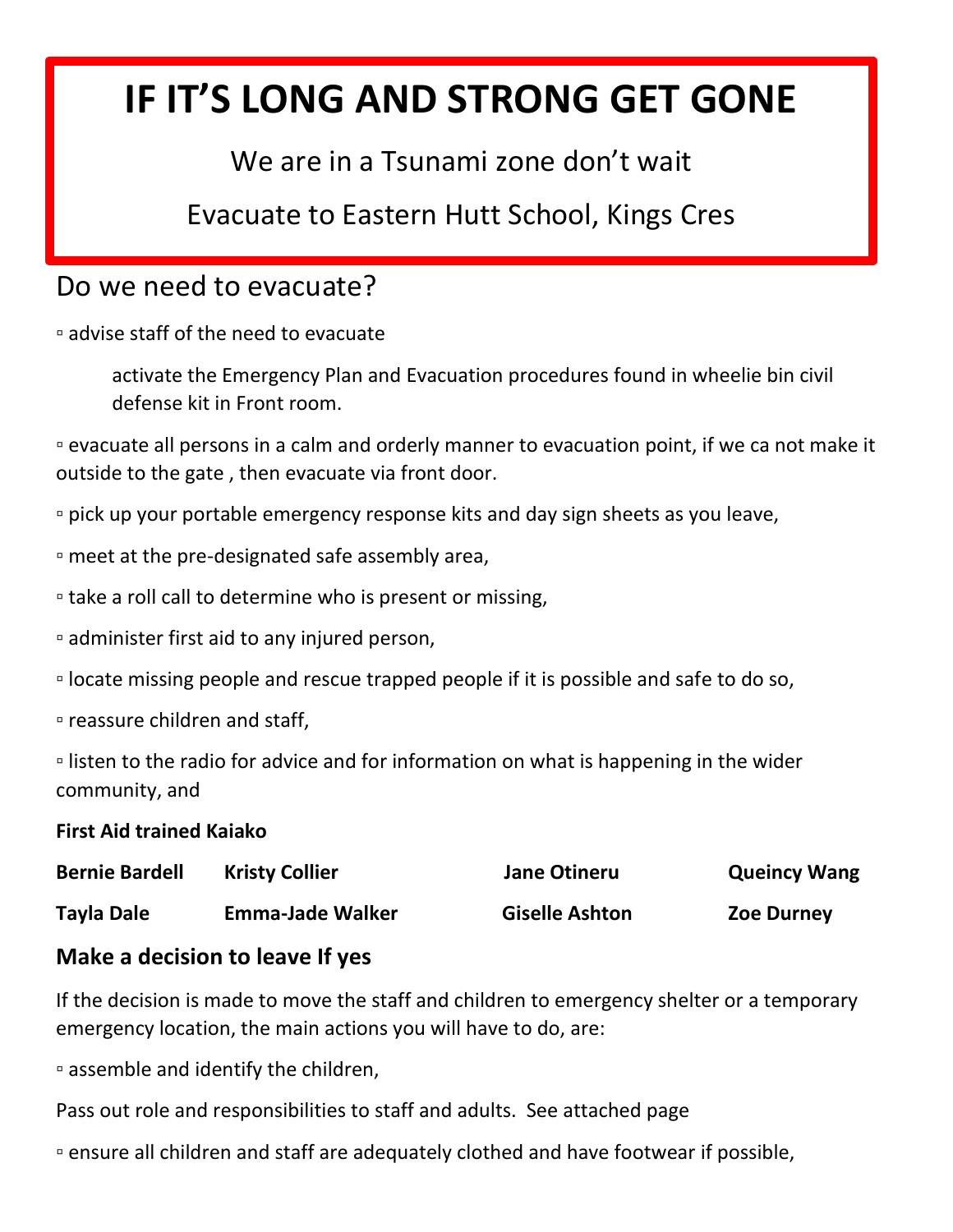▫ collect emergency supplies if possible,

▫ retrieve register of personnel and children for that day with the day sheets,

▫ retrieve Emergency Plan folder,

▫ retrieve emergency resources and supplies,

▫ retrieve children release forms, which are in the wheelie bin

▫ if possible, turn off appliances and services (if not already done), and secure the premises,

#### **Move to emergency shelter or temporary emergency location?**

▫ place a clear note at a location near the entrance, advising of the ECE service's destination for any parents or custodians arriving later, and

# **Sheltering in place?**

If the emergency requires you to shelter in place, depending on the hazard, consider the following: this could be lockdown or weather related incidents.

▫ Close the building. Use Lockdown procedures to bring children, visitors

and staff to the predetermined locations (interior rooms where possible, away

from glass and external windows).

▫ Close and lock all windows, exterior doors, and any other openings to the outside.

▫ Close window shades, blinds, or curtains if you are told there is danger of explosion.

▫ Have staff familiar with your building turn off all fans and heating and air conditioning systems.

▫ Gather essential emergency resources and supplies.

▫ Communication planin action call emergency contacts.

▫ If necessary seal all cracks around the door(s) and any vents into the room with duct tape and plastic sheeting (heavier than food wrap).

▫ Write down the names of everyone in the room and notify emergency services.

▫ Listen for an announcement from emergency services via portable radios, phones

and stay where you are until you are told that it is safe to leave